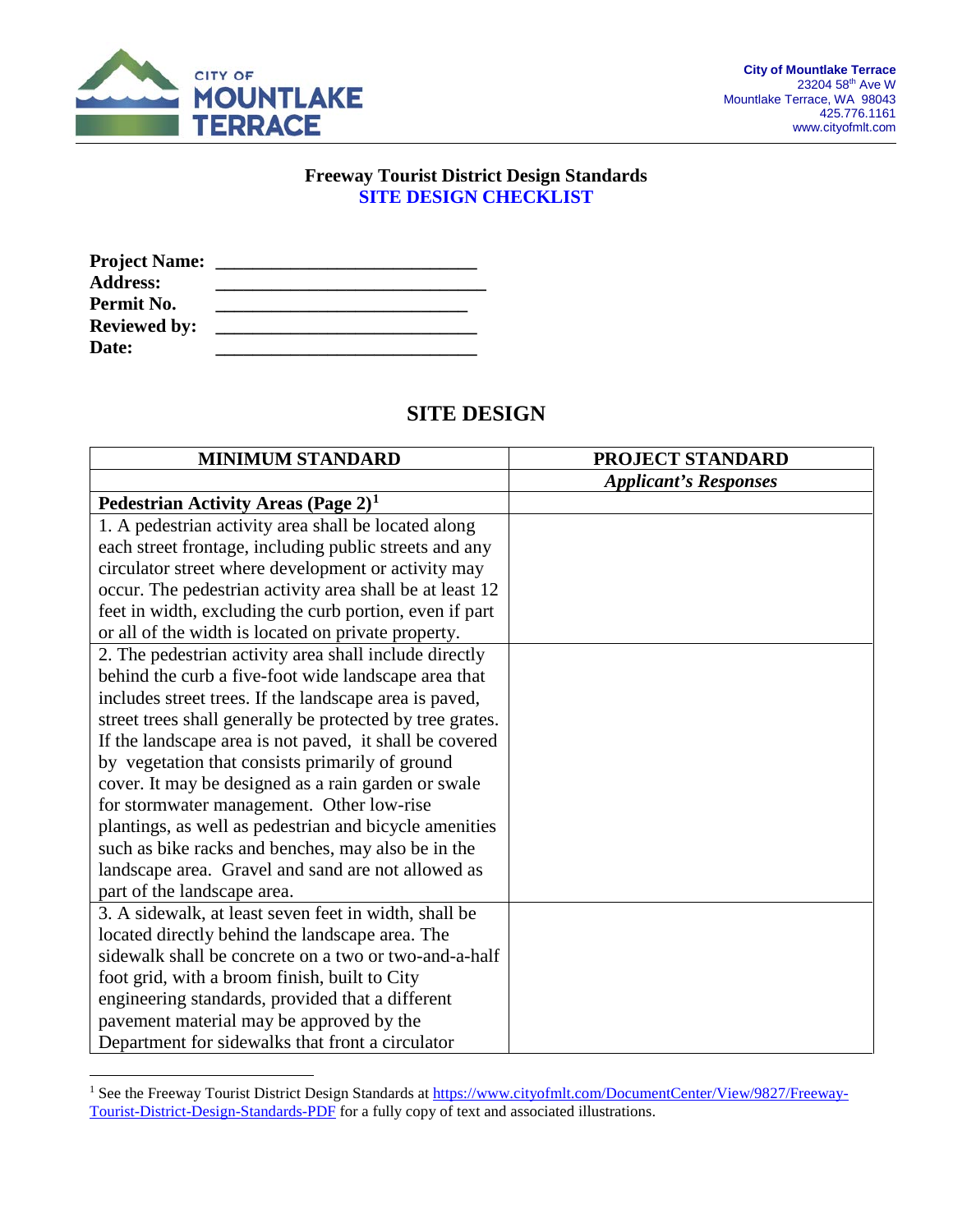| street. Any different pavement material should be        |  |
|----------------------------------------------------------|--|
| approved only as part of a more complete circulator      |  |
| street treatment, not a single-lot treatment.            |  |
| 4. The sidewalk shall be continued, where feasible,      |  |
| across driveways that intersect it. To address grade     |  |
| issues, the sidewalk width may be narrowed to five       |  |
| feet across the driveway.                                |  |
| 5. Deviations to the above standards, 1-4, may be        |  |
| approved by the Department if necessary for:             |  |
| (a) traffic or pedestrian safety near street             |  |
| intersections or the I-5 right of way;                   |  |
| (b) better meeting the intent of this section; or        |  |
| (c) protecting mature trees or environmentally critical  |  |
| areas.                                                   |  |
|                                                          |  |
| <b>Pedestrian Connections (Page 3)</b>                   |  |
| 1. A comprehensive pedestrian connection system          |  |
| shall link all site entrances and building entrances     |  |
| with the sidewalk that fronts the street.                |  |
| 2. Pedestrian connections shall occur between            |  |
| adjacent developments where feasible.                    |  |
| 3. Pedestrian walkways that provide circulation          |  |
| within a site shall be at least four feet in width. Such |  |
| walkways shall generally use consistent pavement         |  |
| materials.                                               |  |
| 4. Where transit stops occur, pedestrian walkways or     |  |
| sidewalks shall provide a clear and direct connection    |  |
| between the transit stop and the main site entry         |  |
| and/or building entrance, as applicable.                 |  |
| 5. Chain link fencing shall not be used to separate      |  |
| pedestrians from vehicular traffic.                      |  |
|                                                          |  |
| <b>Street Trees (Page 4)</b>                             |  |
| 1. "Street trees" refers to trees that are located       |  |
| adjacent to streets. The street trees may be part of a   |  |
| pedestrian activity area or in another previously        |  |
| approved location.                                       |  |
| 2. Street trees in pedestrian activity areas shall be    |  |
| planted at a distance from each other of                 |  |
| approximately twenty–five to thirty feet on center.      |  |
| 3. Street trees shall be located either in prepared soil |  |
| beds and protected by tree grates of about five by       |  |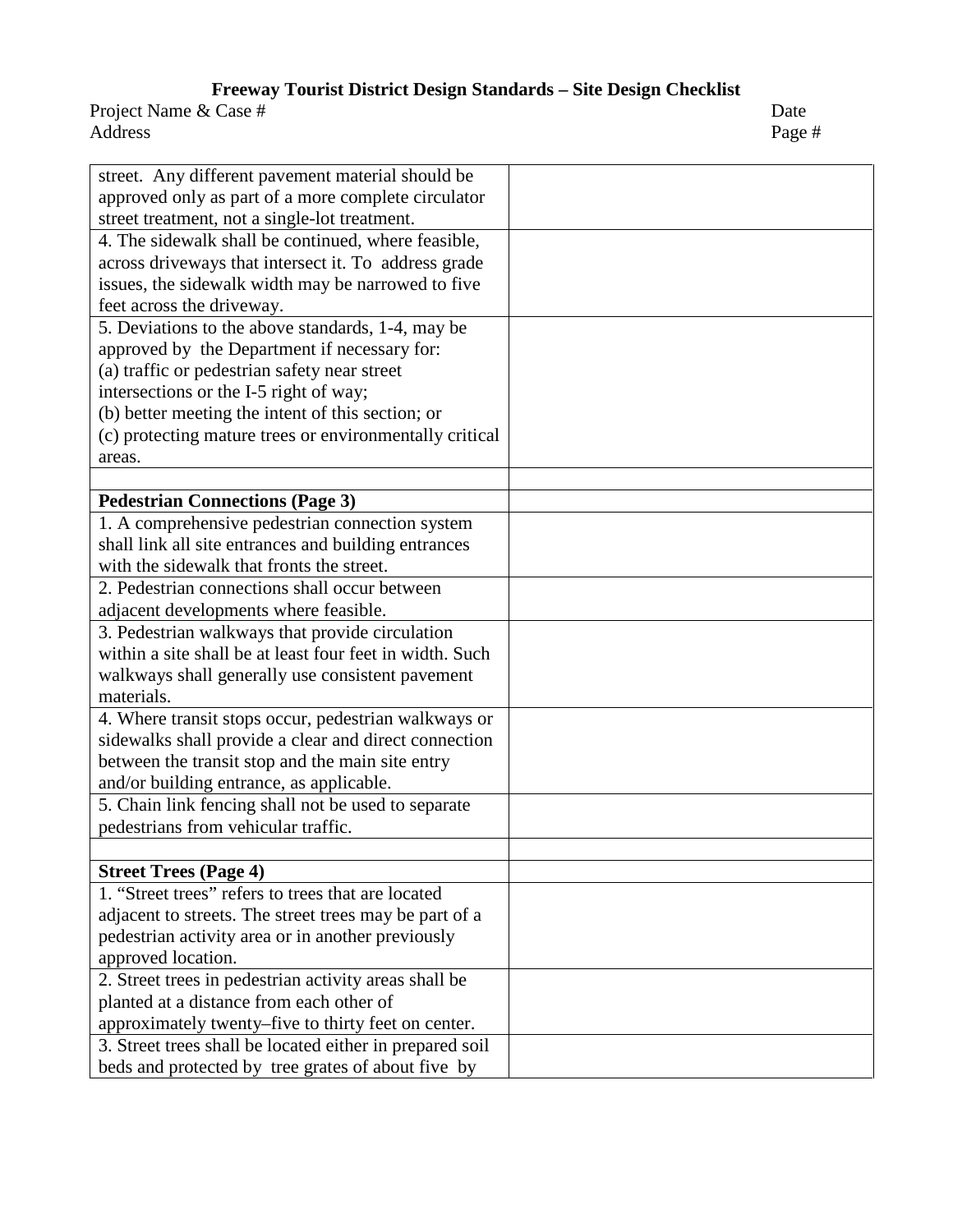| five feet or in a continuous planting strip with other     |  |
|------------------------------------------------------------|--|
| plant material.                                            |  |
| 4. Where tree grates are used, they shall be ADA           |  |
| accessible. The Department may specify the type of         |  |
| grate.                                                     |  |
| 5. If a street has a uniform planting of street trees or a |  |
| distinctive species, then new street trees should be of    |  |
| a similar height and form as the existing trees.           |  |
| 6. Street trees shall be installed in a planting bed that  |  |
| provides a hospitable growing environment and be of        |  |
| a type and size approved by the Department for             |  |
| compatibility with the urban street system or a            |  |
| comprehensive planting plan. The Department may            |  |
| provide a list of compatible tree types, planter           |  |
| preparation, and tree installation details.                |  |
| Driveways (Page 5)                                         |  |
| 1. Vehicular driveways shall be located on streets         |  |
| other than arterials whenever possible                     |  |
| 2. For Building District E, no more than one               |  |
| driveway per lot shall be located along 244th Street       |  |
| SW.                                                        |  |
| 3. Driveways along the circulator street should be         |  |
| consolidated between developments for shared access        |  |
| whenever possible.                                         |  |
| 4. Driveways should be of as narrow a width as             |  |
| possible in order to retain on-street parking capacity,    |  |
| minimize the amount of pavement, and use land effi         |  |
| ciently, while still providing safe access.                |  |
|                                                            |  |
| <b>Parking Lot Location (Page 6)</b>                       |  |
| 1. Parking shall not be located between a building         |  |
| and the street, except as necessary for the reuse of an    |  |
| existing building or as applicable under another           |  |
| standard in this section. (Note: For purposes of the       |  |
| F/T Design Standards, "street" does not include            |  |
| Interstate-5.)                                             |  |
| 2. Within District D, parking lots shall not be located    |  |
| between a building and the street except as                |  |
| authorized under a site plan approved by the               |  |
| Department. To the extent feasible, parking shall be       |  |
| located within a structure or in a location that is not    |  |
| visually dominant from the street.                         |  |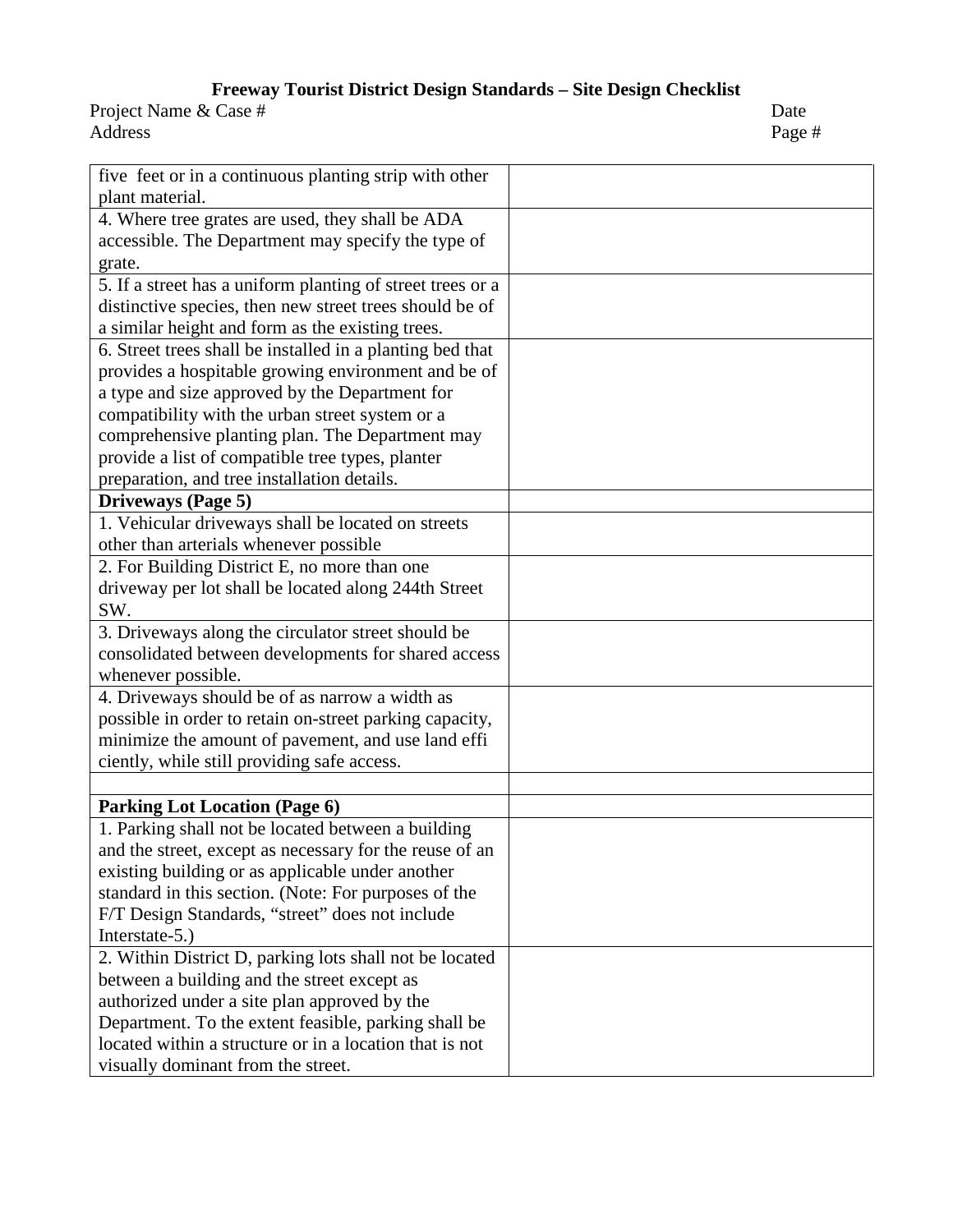| 3. In Building Districts E and F, which have<br>relatively small lots (parcels), parking may be located<br>between a building and the street. However, in such<br>cases, the preferred location for on-site vehicle<br>parking is adjacent to a secondary street, rather than<br>to 244th Street SW.□<br>4. Every reasonable eff ort shall be made to provide |  |
|---------------------------------------------------------------------------------------------------------------------------------------------------------------------------------------------------------------------------------------------------------------------------------------------------------------------------------------------------------------|--|
| parking facilities that are shared between                                                                                                                                                                                                                                                                                                                    |  |
| developments.                                                                                                                                                                                                                                                                                                                                                 |  |
|                                                                                                                                                                                                                                                                                                                                                               |  |
| <b>Parking Lot Screening (Page 7)</b>                                                                                                                                                                                                                                                                                                                         |  |
| 1. Parking lots that abut a street shall be screened                                                                                                                                                                                                                                                                                                          |  |
| with one, or a combination of, the following                                                                                                                                                                                                                                                                                                                  |  |
| treatments, in addition to any other applicable                                                                                                                                                                                                                                                                                                               |  |
| landscape or screening requirements:                                                                                                                                                                                                                                                                                                                          |  |
| a. Low walls made of concrete, masonry, or other                                                                                                                                                                                                                                                                                                              |  |
| similar material that reflects the building architecture                                                                                                                                                                                                                                                                                                      |  |
| in material, texture and color, and not exceeding a                                                                                                                                                                                                                                                                                                           |  |
| maximum height of three feet                                                                                                                                                                                                                                                                                                                                  |  |
| b. Raised planter walls, with at least a two foot                                                                                                                                                                                                                                                                                                             |  |
| interior width, planted with a minimum of 80%                                                                                                                                                                                                                                                                                                                 |  |
| evergreen plant materials. Total height of wall and                                                                                                                                                                                                                                                                                                           |  |
| the plant material not to exceed three feet                                                                                                                                                                                                                                                                                                                   |  |
| c. Landscape planting consisting of 80% evergreen                                                                                                                                                                                                                                                                                                             |  |
| trees, shrubs, and groundcovers, generally at least fi                                                                                                                                                                                                                                                                                                        |  |
| ve-foot width.                                                                                                                                                                                                                                                                                                                                                |  |
|                                                                                                                                                                                                                                                                                                                                                               |  |
| 2. Walls and/or raised planters shall be designed to be<br>viewed from all sides.                                                                                                                                                                                                                                                                             |  |
|                                                                                                                                                                                                                                                                                                                                                               |  |
| 3. Walls and raised planters shall not exceed a                                                                                                                                                                                                                                                                                                               |  |
| maximum height of three feet, unless all of the                                                                                                                                                                                                                                                                                                               |  |
| following are provided:                                                                                                                                                                                                                                                                                                                                       |  |
| • Screen treatment does not create a safety hazard                                                                                                                                                                                                                                                                                                            |  |
| • Portion of treatment that is above three feet in                                                                                                                                                                                                                                                                                                            |  |
| height is a minimum of 75% transparent (i.e. see-                                                                                                                                                                                                                                                                                                             |  |
| through metal railing or other similar treatment).                                                                                                                                                                                                                                                                                                            |  |
| 4. Chain link fencing shall not be permitted to screen                                                                                                                                                                                                                                                                                                        |  |
| or enclose parking areas or separate pedestrians from                                                                                                                                                                                                                                                                                                         |  |
| the street system.                                                                                                                                                                                                                                                                                                                                            |  |
|                                                                                                                                                                                                                                                                                                                                                               |  |
| <b>Parking Lot Interior Landscaping (Page 8)</b>                                                                                                                                                                                                                                                                                                              |  |
| 1. Parking lot landscape shall be used to reinforce                                                                                                                                                                                                                                                                                                           |  |
| pedestrian and vehicular circulation, including:                                                                                                                                                                                                                                                                                                              |  |
| • At parking lot entrances                                                                                                                                                                                                                                                                                                                                    |  |
| • At ends of driving aisles                                                                                                                                                                                                                                                                                                                                   |  |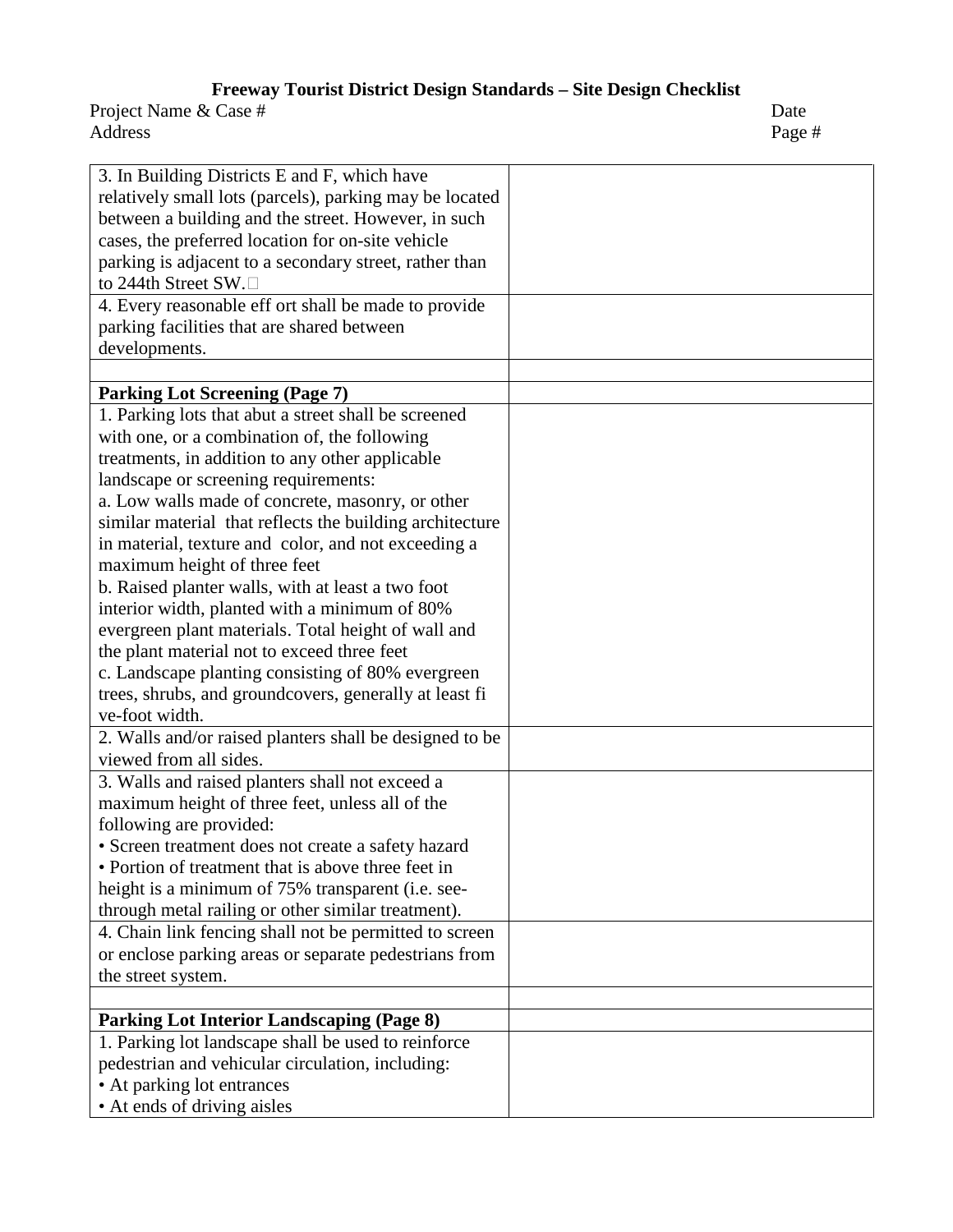| • To defi ne pedestrian walkways through parking        |  |
|---------------------------------------------------------|--|
| lots.                                                   |  |
| 2. Any landscape areas next to a pedestrian walkway     |  |
| shall be maintained or plant material chosen to         |  |
| maintain, a clear zone generally between three and      |  |
| eight feet from ground level.                           |  |
| 3. Trees and shrubs shall be appropriately set back in  |  |
| planter areas wherever vehicle overhang extends into    |  |
| landscape areas. Planter area widths must be suffi      |  |
| cient to accommodate trees and shrubs without           |  |
| vehicle damage.                                         |  |
| 4. For parking lots that contain greater than fifty     |  |
| parking spaces, the location of interior landscape      |  |
| islands shall be allowed to be consolidated for         |  |
| planting of large stands of trees to break up the scale |  |
| of the parking lot.                                     |  |
| 5. For parking lots with at least six parking spaces,   |  |
| the number of trees required in the interior landscape  |  |
| area in parking lots shall be dependent upon the        |  |
| location of the parking lot in relation to the building |  |
| and public right-of-way:                                |  |
| • Where the parking lot is located between the          |  |
| building and the public right-of-way, or circulatory    |  |
| system, one tree for every six spaces shall be          |  |
| provided $(1:6)$                                        |  |
| • Where the parking lot is located to the side of the   |  |
| building and partially abuts the public right-of-way,   |  |
| or circulatory system, one tree for every eight spaces  |  |
| shall be provided $(1:8)$                               |  |
| • Where the parking lot is located behind the building  |  |
| and is not visible from the public right-of-way, or     |  |
| circulatory system, one tree for every ten spaces shall |  |
| be provided $(1:10)$ .                                  |  |
| 6. Rocks, pebbles, sand and similar non-living          |  |
| materials may not be used as groundcover                |  |
| substitutes, but may be allowed as accent features      |  |
| within landscape planting areas so long as the area     |  |
| covered by such features does not exceed 5% of the      |  |
| total landscape planting area.                          |  |
|                                                         |  |
| Lighting – Site and Parking Lot (Page 9)                |  |
| 1. Parking lot lighting shall be appropriate to create  |  |
| adequate visibility at night and evenly distributed to  |  |
| increase security.                                      |  |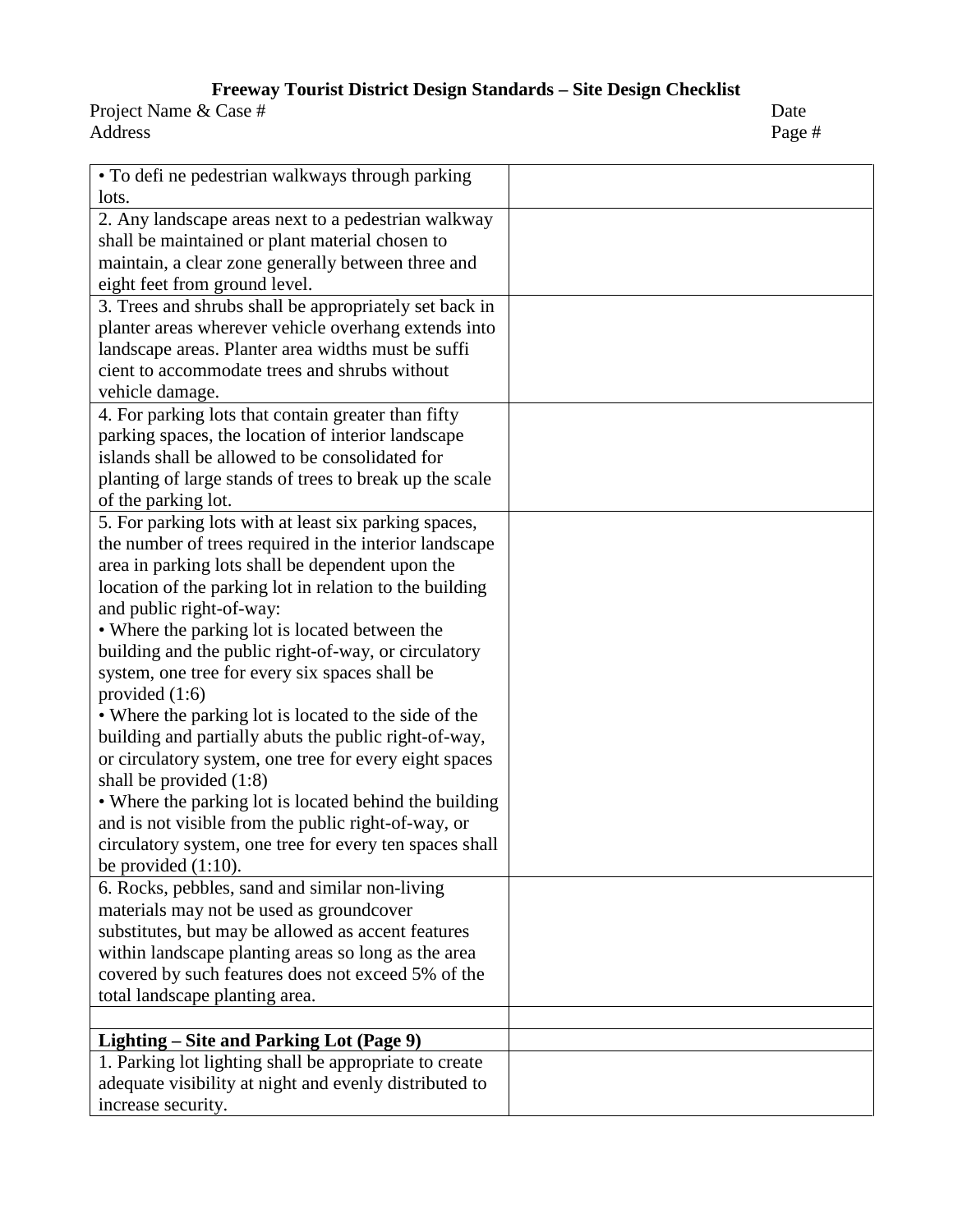| 2. Night lighting shall be provided where stairs,            |  |
|--------------------------------------------------------------|--|
| curbs, ramps, abrupt changes in walk direction, and          |  |
| crossing vehicle lanes occur.                                |  |
| 3. Pedestrian scale lighting and/or bollard lighting         |  |
| shall be used to define pedestrian walkways,                 |  |
| crosswalks, connections and/or other pedestrian areas        |  |
| within a site development.                                   |  |
| 4. All lighting shall be energy-efficient, glare-free        |  |
| and shielded from the night sky and from spill over          |  |
| onto adjacent properties, through use of exterior            |  |
| shields or other acceptable light shielding means. $\square$ |  |
|                                                              |  |
| <b>Service Elements Screening (Page 10)</b>                  |  |
| 1. On-site service facilities, such as loading docks,        |  |
| dumpsters, etc., shall be located in an area that is         |  |
| least visible from the public right-of-way the               |  |
| circulatory system or common areas. Service areas            |  |
| that are located in a visible area due to site               |  |
| constraints, shall be screened from public or common         |  |
| view (vs. service view only) using landscaping               |  |
| and/or screen walls.                                         |  |
| 2. When located next to a parking lot, service areas         |  |
| shall be placed in such a way as to be as visibly            |  |
| unobtrusive as possible from primary pedestrian              |  |
| walkways and the main parking area.                          |  |
| 3. All loading, and trash collection areas that are          |  |
| within twenty feet of a public right-of-way,                 |  |
| circulatory system, residential zone, or an internal         |  |
| pedestrian walkway shall be screened by masonry,             |  |
| wood, or decorative iron work. Full screening shall          |  |
| be at least six feet high.                                   |  |
| 4. At-grade mechanical or electrical type equipment          |  |
| (such as cabinets), that are within ten feet of a            |  |
| residential zone, a public right-of-way, or circulatory      |  |
| system or an internal pedestrian walkway shall be            |  |
| either screened or concealed as part of a landscape or       |  |
| architectural feature (e.g., within an artificial            |  |
| boulder).                                                    |  |
| 5. Loading and service areas shall not face any              |  |
| residential district, unless no other location is            |  |
| possible due to site constraints.                            |  |
| 6. Landscape screening shall be used in combination          |  |
| with architectural features or landforms.                    |  |
|                                                              |  |